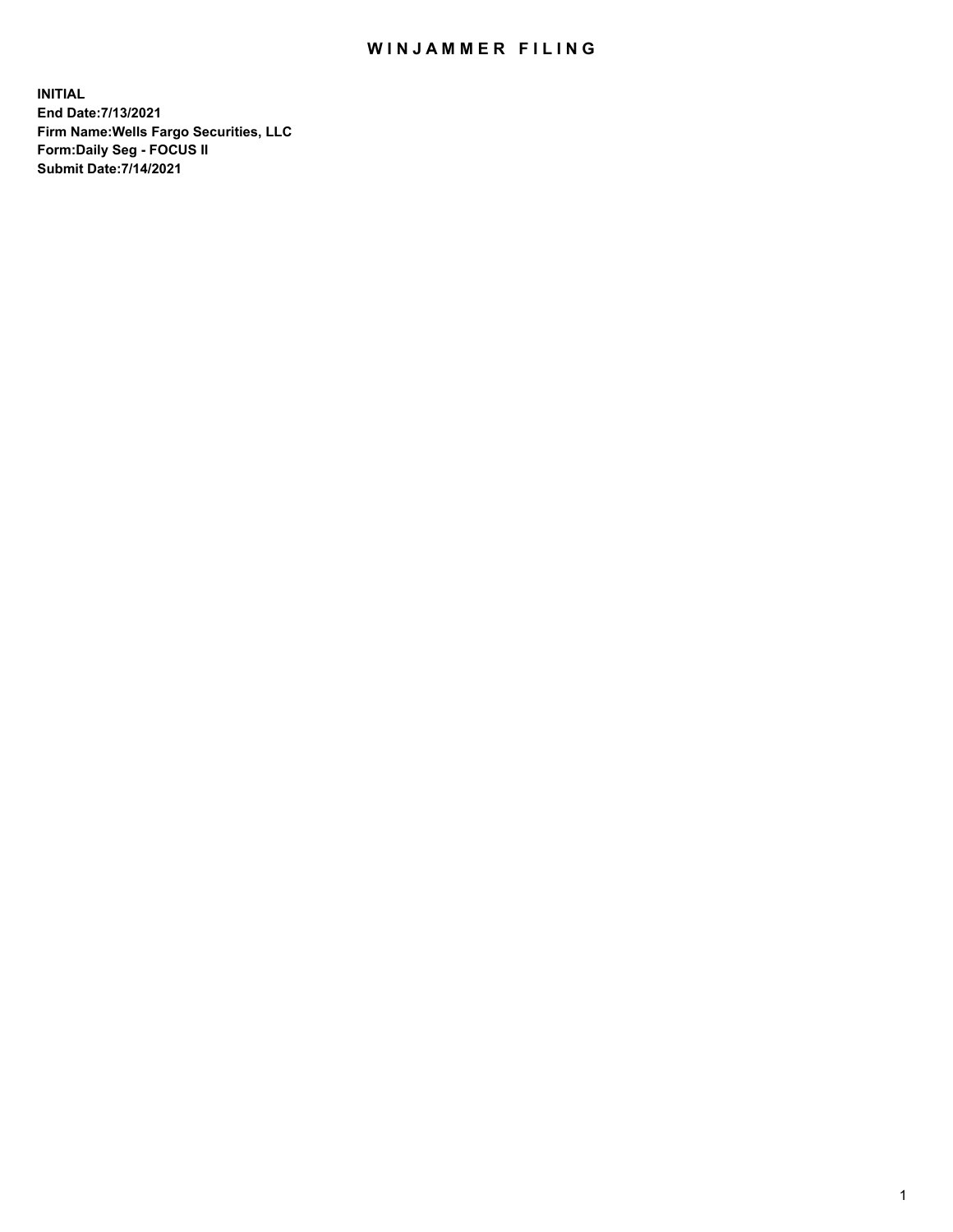**INITIAL End Date:7/13/2021 Firm Name:Wells Fargo Securities, LLC Form:Daily Seg - FOCUS II Submit Date:7/14/2021 Daily Segregation - Cover Page**

| Name of Company                                                                                                                                                                                                                                                                                                                | <b>Wells Fargo Securities LLC</b>                                         |
|--------------------------------------------------------------------------------------------------------------------------------------------------------------------------------------------------------------------------------------------------------------------------------------------------------------------------------|---------------------------------------------------------------------------|
| <b>Contact Name</b>                                                                                                                                                                                                                                                                                                            | <b>James Gnall</b>                                                        |
| <b>Contact Phone Number</b>                                                                                                                                                                                                                                                                                                    | 917-699-6822                                                              |
| <b>Contact Email Address</b>                                                                                                                                                                                                                                                                                                   | james.w.gnall@wellsfargo.com                                              |
| FCM's Customer Segregated Funds Residual Interest Target (choose one):<br>a. Minimum dollar amount: ; or<br>b. Minimum percentage of customer segregated funds required:% ; or<br>c. Dollar amount range between: and; or<br>d. Percentage range of customer segregated funds required between:% and%.                         | 270,000,000<br>$\overline{\mathbf{0}}$<br>0 <sub>0</sub><br>00            |
| FCM's Customer Secured Amount Funds Residual Interest Target (choose one):<br>a. Minimum dollar amount: ; or<br>b. Minimum percentage of customer secured funds required:%; or<br>c. Dollar amount range between: and; or<br>d. Percentage range of customer secured funds required between:% and%.                            | 40,000,000<br>$\overline{\mathbf{0}}$<br>0 <sub>0</sub><br>0 <sub>0</sub> |
| FCM's Cleared Swaps Customer Collateral Residual Interest Target (choose one):<br>a. Minimum dollar amount: ; or<br>b. Minimum percentage of cleared swaps customer collateral required:% ; or<br>c. Dollar amount range between: and; or<br>d. Percentage range of cleared swaps customer collateral required between:% and%. | 375,000,000<br><u>0</u><br>00<br>00                                       |

Attach supporting documents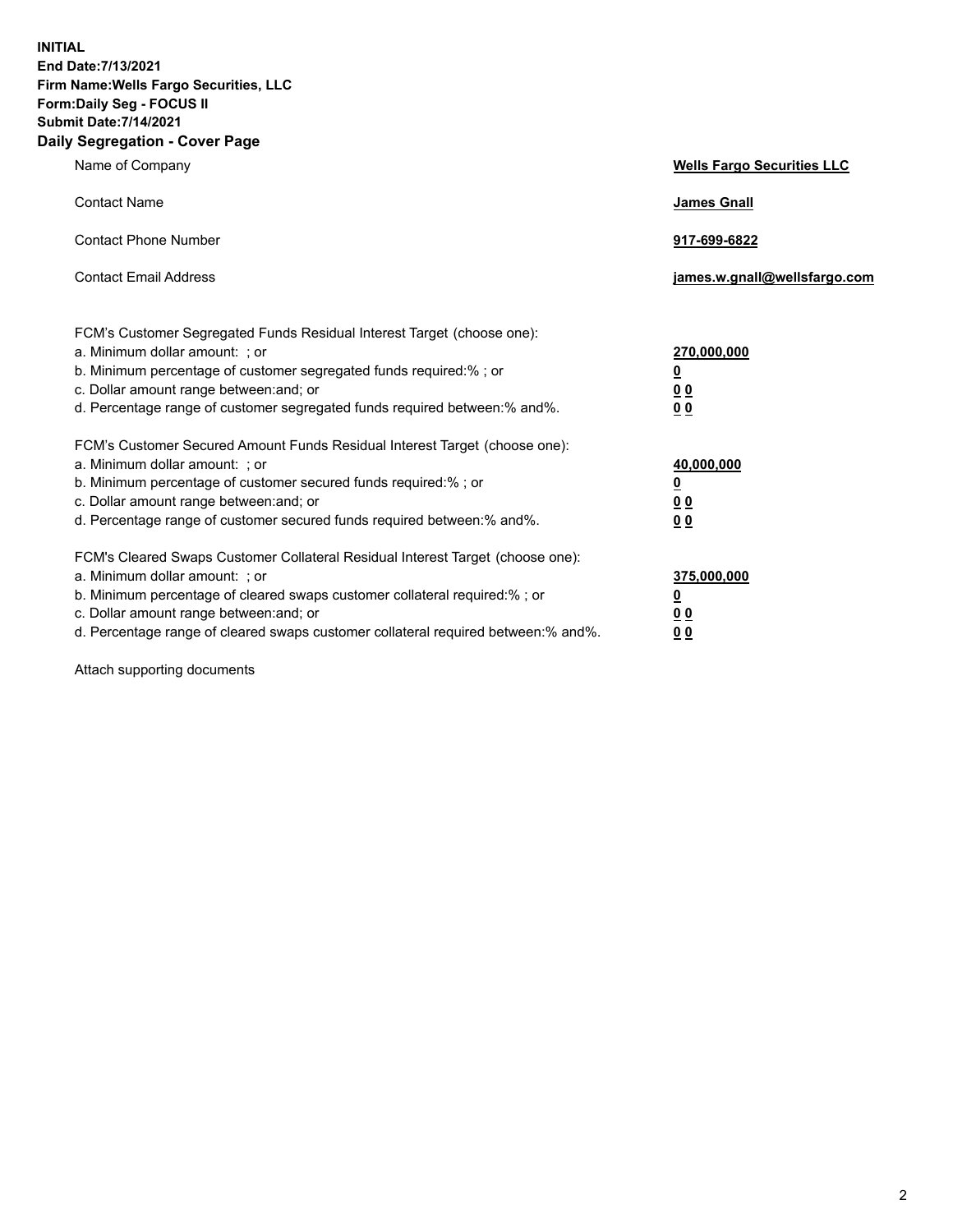**INITIAL End Date:7/13/2021 Firm Name:Wells Fargo Securities, LLC Form:Daily Seg - FOCUS II Submit Date:7/14/2021**

## **Daily Segregation - Secured Amounts**

|    | Foreign Futures and Foreign Options Secured Amounts                                         |                                   |
|----|---------------------------------------------------------------------------------------------|-----------------------------------|
|    | Amount required to be set aside pursuant to law, rule or regulation of a foreign            | $0$ [7305]                        |
|    | government or a rule of a self-regulatory organization authorized thereunder                |                                   |
| 1. | Net ledger balance - Foreign Futures and Foreign Option Trading - All Customers             |                                   |
|    | A. Cash                                                                                     | 252,041,654 [7315]                |
|    | B. Securities (at market)                                                                   | 202,494,198 [7317]                |
| 2. | Net unrealized profit (loss) in open futures contracts traded on a foreign board of trade   | $-9,556,039$ [7325]               |
| 3. | Exchange traded options                                                                     |                                   |
|    | a. Market value of open option contracts purchased on a foreign board of trade              | 28 [7335]                         |
|    | b. Market value of open contracts granted (sold) on a foreign board of trade                | $-13,418$ [7337]                  |
| 4. | Net equity (deficit) (add lines 1. 2. and 3.)                                               | 444,966,423 [7345]                |
| 5. | Account liquidating to a deficit and account with a debit balances - gross amount           | 4,225,932 [7351]                  |
|    | Less: amount offset by customer owned securities                                            | -4,225,409 [7352] 523 [7354]      |
| 6. | Amount required to be set aside as the secured amount - Net Liquidating Equity              | 444,966,946 [7355]                |
|    | Method (add lines 4 and 5)                                                                  |                                   |
| 7. | Greater of amount required to be set aside pursuant to foreign jurisdiction (above) or line | 444,966,946 [7360]                |
|    | 6.                                                                                          |                                   |
|    | FUNDS DEPOSITED IN SEPARATE REGULATION 30.7 ACCOUNTS                                        |                                   |
| 1. | Cash in banks                                                                               |                                   |
|    | A. Banks located in the United States                                                       | 65,516,717 [7500]                 |
|    | B. Other banks qualified under Regulation 30.7                                              | 44,794,237 [7520] 110,310,954     |
|    |                                                                                             | [7530]                            |
| 2. | <b>Securities</b>                                                                           |                                   |
|    | A. In safekeeping with banks located in the United States                                   | 125,277,912 [7540]                |
|    | B. In safekeeping with other banks qualified under Regulation 30.7                          | 0 [7560] 125,277,912 [7570]       |
| 3. | Equities with registered futures commission merchants                                       |                                   |
|    | A. Cash                                                                                     | 72,275,324 [7580]                 |
|    | <b>B.</b> Securities                                                                        | 97,233,830 [7590]                 |
|    | C. Unrealized gain (loss) on open futures contracts                                         | 48,103,159 [7600]                 |
|    | D. Value of long option contracts                                                           | 28 [7610]                         |
|    | E. Value of short option contracts                                                          | -13,418 [7615] 121,392,605 [7620] |
| 4. | Amounts held by clearing organizations of foreign boards of trade                           |                                   |
|    | A. Cash                                                                                     | $0$ [7640]                        |
|    | <b>B.</b> Securities                                                                        | $0$ [7650]                        |
|    | C. Amount due to (from) clearing organization - daily variation                             | $0$ [7660]                        |
|    | D. Value of long option contracts                                                           | $0$ [7670]                        |
|    | E. Value of short option contracts                                                          | 0 [7675] 0 [7680]                 |
| 5. | Amounts held by members of foreign boards of trade                                          |                                   |
|    | A. Cash                                                                                     | -23,545,560 [7700]                |
|    | <b>B.</b> Securities                                                                        | 200,114,391 [7710]                |
|    | C. Unrealized gain (loss) on open futures contracts                                         | 32,047,152 [7720]                 |
|    | D. Value of long option contracts                                                           | $0$ [7730]                        |
|    | E. Value of short option contracts                                                          | 0 [7735] 208,615,983 [7740]       |
| 6. | Amounts with other depositories designated by a foreign board of trade                      | $0$ [7760]                        |
| 7. | Segregated funds on hand                                                                    | $0$ [7765]                        |
| 8. | Total funds in separate section 30.7 accounts                                               | 565,597,454 [7770]                |
| 9. | Excess (deficiency) Set Aside for Secured Amount (subtract line 7 Secured Statement         | 120,630,508 [7380]                |
|    | Page 1 from Line 8)                                                                         |                                   |

- 10. Management Target Amount for Excess funds in separate section 30.7 accounts **40,000,000** [7780]
- 11. Excess (deficiency) funds in separate 30.7 accounts over (under) Management Target **80,630,508** [7785]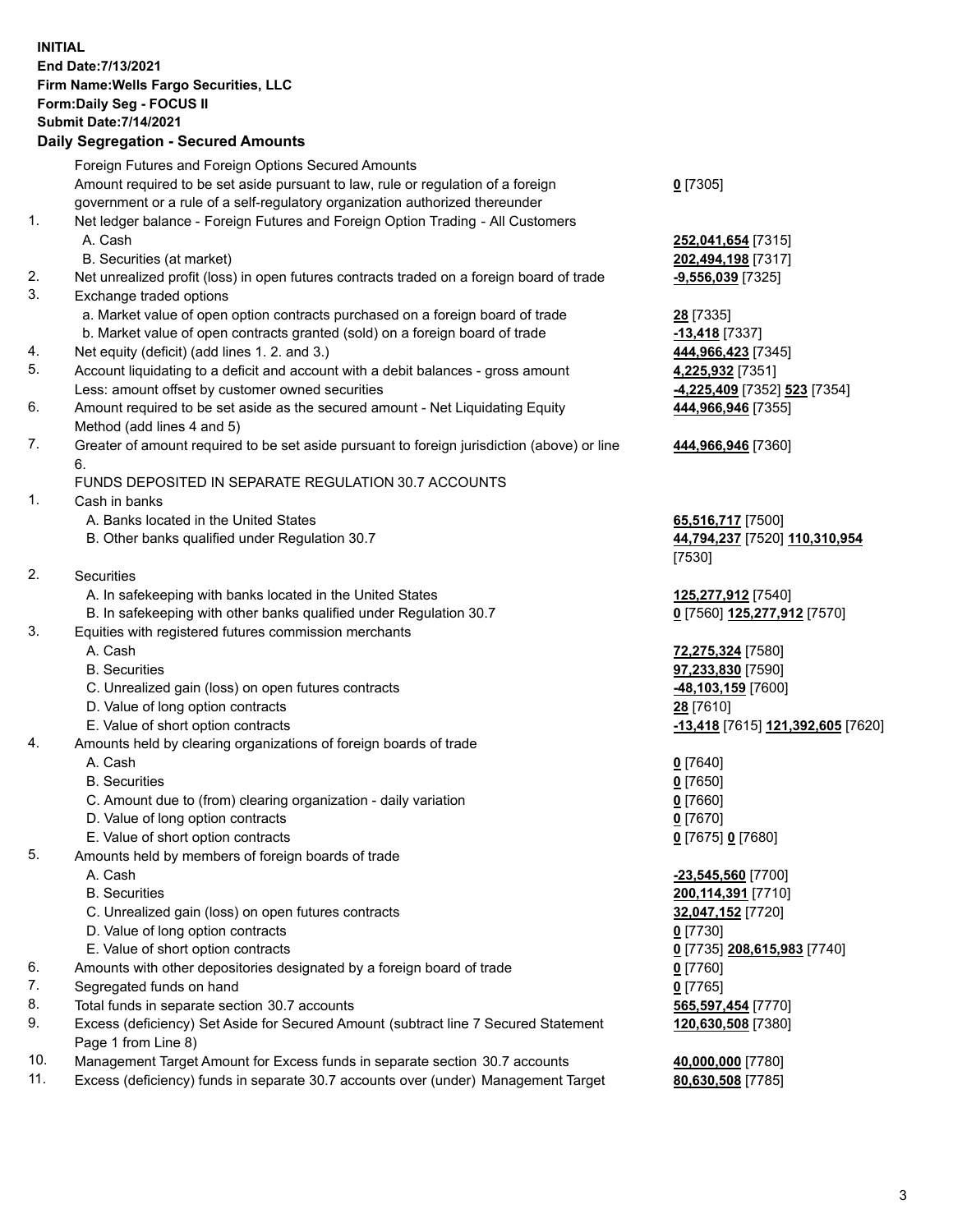**INITIAL End Date:7/13/2021 Firm Name:Wells Fargo Securities, LLC Form:Daily Seg - FOCUS II Submit Date:7/14/2021 Daily Segregation - Segregation Statement** SEGREGATION REQUIREMENTS(Section 4d(2) of the CEAct) 1. Net ledger balance A. Cash **4,027,959,910** [7010] B. Securities (at market) **1,930,834,240** [7020] 2. Net unrealized profit (loss) in open futures contracts traded on a contract market **-1,150,909,831** [7030] 3. Exchange traded options A. Add market value of open option contracts purchased on a contract market **1,368,050,964** [7032] B. Deduct market value of open option contracts granted (sold) on a contract market

- 4. Net equity (deficit) (add lines 1, 2 and 3)
- 5. Accounts liquidating to a deficit and accounts with debit balances - gross amount
- 6. Amount required to be segregated (add lines 4 and 5) **4,784,987,982** [7060] FUNDS IN SEGREGATED ACCOUNTS
- 7. Deposited in segregated funds bank accounts A. Cash **134,873,015** [7070]
	- B. Securities representing investments of customers' funds (at market) **1**

C. Securities held for particular customers or option customers in lieu of cash (at market)

- 8. Margins on deposit with derivatives clearing organizations of contract markets A. Cash **1,859,675,440** [7100]
	- B. Securities representing investments of customers' funds (at market) **1**

C. Securities held for particular customers or option customers in lieu of cash (at market)

- 9. Net settlement from (to) derivatives clearing organizations of contract markets **106,359,008** [7130]
- 10. Exchange traded options
	- A. Value of open long option contracts **1,368,050,964** [7132]
	- B. Value of open short option contracts **-1,391,082,542** [7133]
- 11. Net equities with other FCMs
	- A. Net liquidating equity **0** [7140]
	- B. Securities representing investments of customers' funds (at market) **0** [7160]

C. Securities held for particular customers or option customers in lieu of cash (at market)

- 12. Segregated funds on hand **0** [7150]
- 13. Total amount in segregation (add lines 7 through 12) **5,288,834,361** [7180]
- 14. Excess (deficiency) funds in segregation (subtract line 6 from line 13) **503,846,379** [7190]
- 15. Management Target Amount for Excess funds in segregation **270,000,000** [7194]
- 16. Excess (deficiency) funds in segregation over (under) Management Target Amount Excess

| -1,391,082,542 [7033]         |
|-------------------------------|
| 4,784,852,741 [7040]          |
|                               |
| <b>90,230,375</b> [7045]      |
| -90.095.134 [7047] 135.241 [] |

Less: amount offset by customer securities **-90,095,134** [7047] **135,241** [7050]

| 134,873,015 [7070]        |  |
|---------------------------|--|
| 190,135,467  7080         |  |
| <u>832,376,572</u> [7090] |  |

| <u>1,859,675,440</u> [7100] |  |
|-----------------------------|--|
| <u>1,089,988,769</u> [7110] |  |
| <u>1,098,457,668</u> [7120] |  |

**0** [7170]

**233,846,379** [7198]